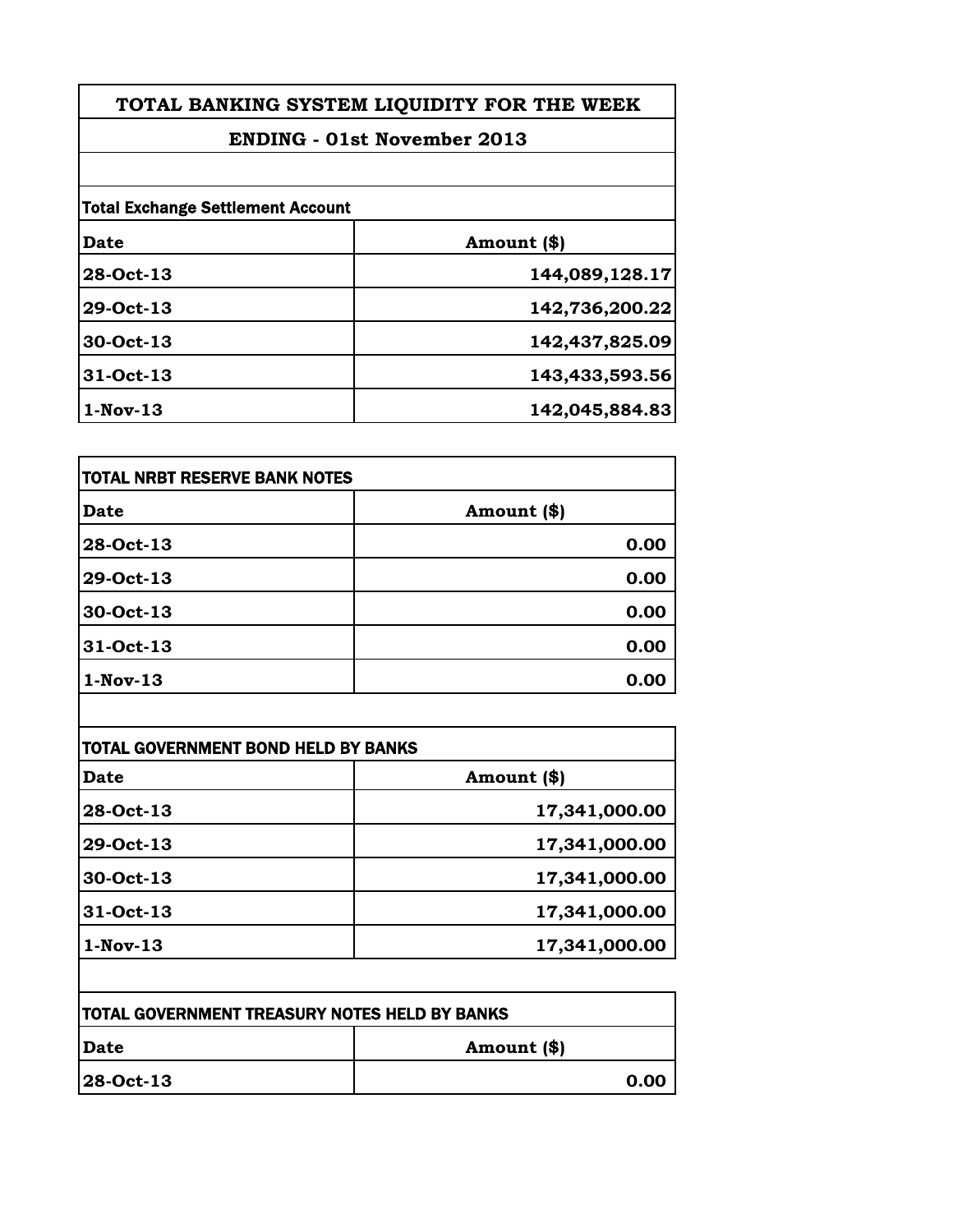## **ENDING - 8 November 2013**

| <b>Total Exchange Settlement Account</b> |                |
|------------------------------------------|----------------|
| <b>Date</b>                              | Amount (\$)    |
| $5-Nov-13$                               | 142,060,619.68 |
| $6-Nov-13$                               | 142,062,008.35 |
| 7-Nov-13                                 | 141,882,411.25 |
| 8-Nov-13                                 | 141,038,230.51 |

| <b>TOTAL NRBT RESERVE BANK NOTES</b> |             |
|--------------------------------------|-------------|
| <b>Date</b>                          | Amount (\$) |
| $5-Nov-13$                           | 0.00        |
| $6$ -Nov-13                          | 0.00        |
| 7-Nov-13                             | 0.00        |
| $8-Nov-13$                           | 0.00        |

| <b>Date</b> | Amount (\$)   |
|-------------|---------------|
| $5-Nov-13$  | 17,341,000.00 |
| $6-Nov-13$  | 17,341,000.00 |
| $7-Nov-13$  | 17,341,000.00 |
| 8-Nov-13    | 17,341,000.00 |

| <b>TOTAL GOVERNMENT TREASURY NOTES HELD BY BANKS</b> |             |
|------------------------------------------------------|-------------|
| <b>IDate</b>                                         | Amount (\$) |
| $ 5-Nov-13 $                                         | 0.00        |

 $\overline{\phantom{a}}$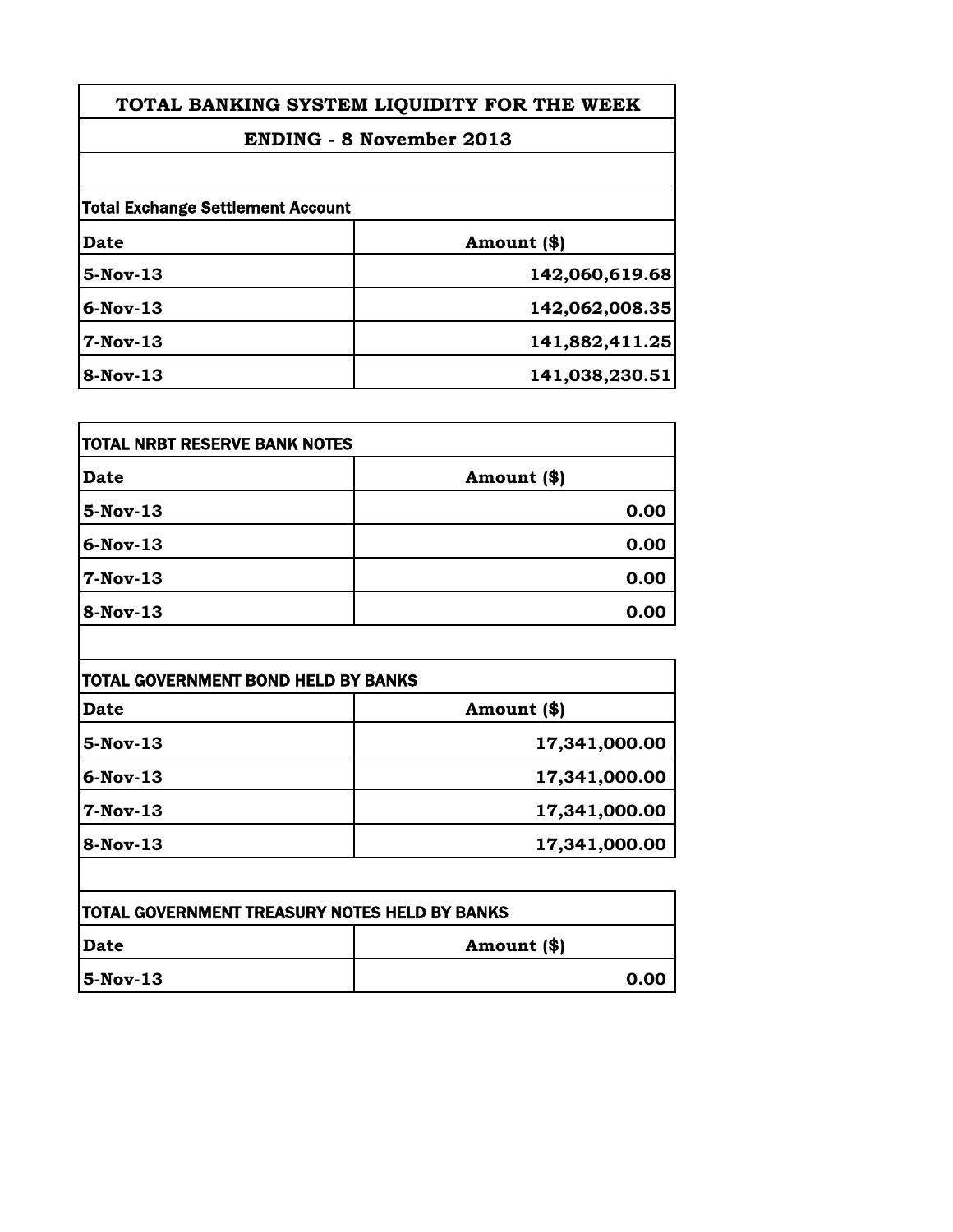**TOTAL BANKING SYSTEM LIQUIDITY FOR THE WEEK**

## **ENDING - 15 November 2013**

| <b>Total Exchange Settlement Account</b> |                |
|------------------------------------------|----------------|
| Date                                     | Amount (\$)    |
| 11-Nov-13                                | 141,126,898.71 |
| 12-Nov-13                                | 141,450,520.13 |
| $13-Nov-13$                              | 141,343,949.00 |
| $14$ -Nov-13                             | 142,825,099.31 |
| 15-Nov-13                                | 142,858,552.63 |

| <b>TOTAL NRBT RESERVE BANK NOTES</b> |             |
|--------------------------------------|-------------|
| <b>Date</b>                          | Amount (\$) |
| 11-Nov-13                            | 0.00        |
| 12-Nov-13                            | 0.00        |
| 13-Nov-13                            | 0.00        |
| 14-Nov-13                            | 0.00        |
| 15-Nov-13                            | 0.00        |

| Date         | Amount (\$)   |
|--------------|---------------|
| 11-Nov-13    | 17,341,000.00 |
| 12-Nov-13    | 17,341,000.00 |
| $13-Nov-13$  | 17,341,000.00 |
| $14$ -Nov-13 | 17,341,000.00 |
| $15-Nov-13$  | 17,341,000.00 |

 $\overline{\phantom{a}}$ 

| <b>ITOTAL GOVERNMENT TREASURY NOTES HELD BY BANKS</b> |             |
|-------------------------------------------------------|-------------|
| <b> Date</b>                                          | Amount (\$) |
| $ 11-Nov-13 $                                         | 0.00        |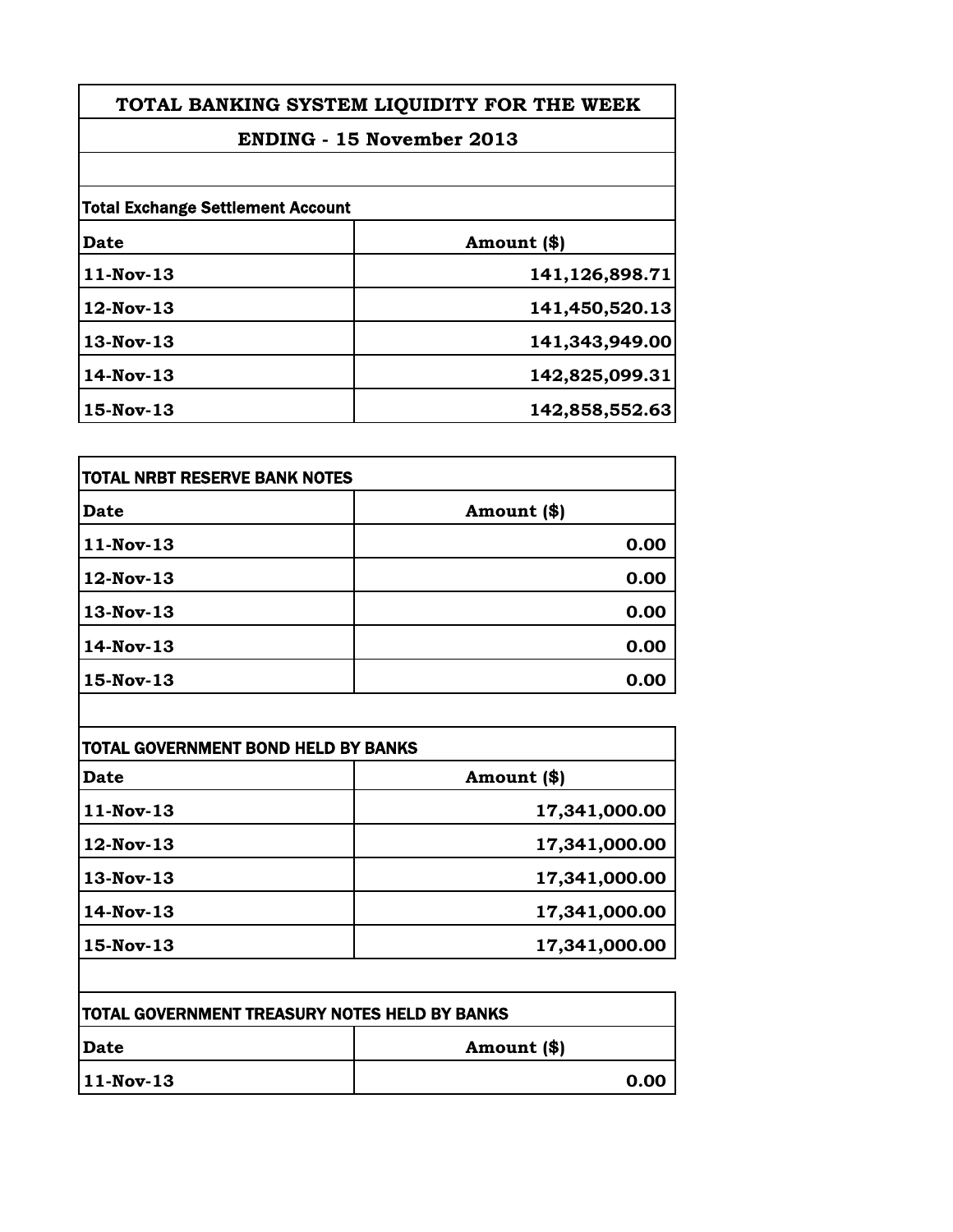| TOTAL BANKING SYSTEM LIQUIDITY FOR THE WEEK<br><b>ENDING - 22 November 2013</b> |                |  |
|---------------------------------------------------------------------------------|----------------|--|
|                                                                                 |                |  |
| <b>Total Exchange Settlement Account</b>                                        |                |  |
| Date                                                                            | Amount (\$)    |  |
| 18-Nov-13                                                                       | 142,858,552.63 |  |
| 19-Nov-13                                                                       | 143,271,210.77 |  |
| 20-Nov-13                                                                       | 144,971,458.54 |  |
| 21-Nov-13                                                                       | 146,304,303.89 |  |
| 22-Nov-13                                                                       | 146,658,945.83 |  |
|                                                                                 |                |  |

**Prepared By:**

**Checked By:**

| itotal NRBT RESERVE BANK NOTES |             |
|--------------------------------|-------------|
| Date                           | Amount (\$) |
| 18-Nov-13                      | 0.00        |
| 19-Nov-13                      | 0.00        |
| 20-Nov-13                      | 0.00        |
| 21-Nov-13                      | 0.00        |
| 22-Nov-13                      | 0.00        |

| Date      | Amount (\$)   |
|-----------|---------------|
| 18-Nov-13 | 17,341,000.00 |
| 19-Nov-13 | 17,341,000.00 |
| 20-Nov-13 | 17,341,000.00 |
| 21-Nov-13 | 17,341,000.00 |
| 22-Nov-13 | 17,341,000.00 |

| <b>TOTAL GOVERNMENT TREASURY NOTES HELD BY BANKS</b> |             |
|------------------------------------------------------|-------------|
| <b>IDate</b>                                         | Amount (\$) |
| 18-Nov-13                                            | 0.00        |